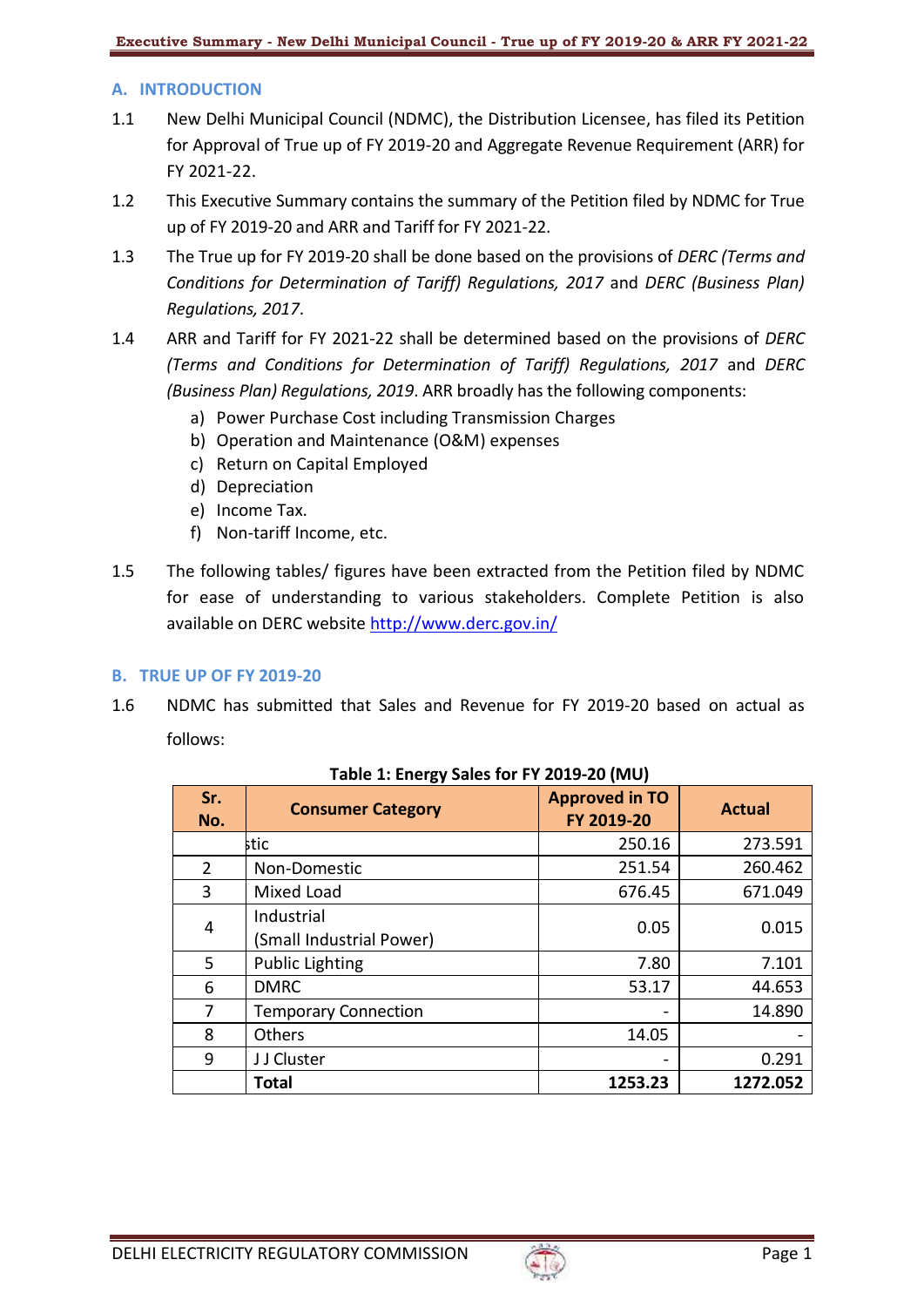| Sr.<br>No. | <b>Consumer Category</b>                                    | <b>Approved in TO</b><br>FY 2019-20 | <b>Actual</b> |
|------------|-------------------------------------------------------------|-------------------------------------|---------------|
|            | <b>Energy Charges Billed</b><br>(excluding Electricity Tax) | 937.80                              | 1104.97       |
|            | <b>Fixed Charges</b>                                        | 188.87                              | 231.63        |
| З          | Total $(1+2)$                                               | 1126.67                             | 1336.61       |

**Table 2: Revenue from Sale of Power for FY 2019-20 (Rs. Cr.)**

1.7 The AT&C loss along-with Distribution Loss and Collection Efficiency for FY 2019-20 sought by NDMC is as follows:

**Table 3: AT&C Loss, Distribution Loss and Collection Efficiency for FY 2019-20**

| Sr. No. | <b>Particulars</b>           | Actual (%) |
|---------|------------------------------|------------|
|         | AT&C Loss                    | 13.74%     |
|         | <b>Distribution Loss</b>     | 9.87%      |
|         | <b>Collection Efficiency</b> | 95.71%     |

1.8 The Power Purchase Quantum and Cost submitted by NDMC for FY 2019-20 is as follows:

| Sr. No.        | <b>Particulars</b>                                       | <b>Actual (MU)</b> |
|----------------|----------------------------------------------------------|--------------------|
|                | Power Purchase from Central Stations (Except BTPS, SGS,  |                    |
| 1              | AND RE Plants)                                           | 363.11             |
| $\overline{2}$ | Power Purchase from Short Term Small Hydro               | 143.32             |
| 3              | Total Interstate: Power Purchase (A+B)                   | 506.43             |
| 4              | <b>Interstate Transmission Losses</b>                    | $-8.36$            |
| 5              | Net Power Purchase from Central Stations                 | 498.07             |
|                | Power Purchase from State Stations (Excluding RE) (PPS-I |                    |
| 6              | & PPS-III)                                               | 708.42             |
| 7              | Power Purchase from Short Term Large Hydro               | 183.93             |
| 8              | Power Purchase from DMSWSL and EDWPCL                    | 6.15               |
| 9              | Power Purchase from IEX                                  | 163.05             |
| 10             | Power Purchase from UI                                   | 1.18               |
| 11             | Power Available at Delhi Periphery                       | 1560.81            |
| 12             | <b>Intra State Transmission Loss</b>                     | $-14.36$           |
| 13             | <b>Power Available at NDMC Periphery</b>                 | 1546.45            |
| 14             | Solar: Power from Grid Connected & Net Metering          | 9.46               |
| 15             | <b>Total</b>                                             | 1555.91            |
| 16             | Sale of Power (IEX)                                      | 144.48             |
| 17             | <b>Net Power Available for Retail Sale</b>               | 1411.43            |

#### **Table 4: Power Purchase Quantum for FY 2019-20**

# **Table 5: Power Purchase Cost for FY 2019-20**

| Sr. No.       | <b>Particulars</b>                            | Actual (Rs. Cr.) |
|---------------|-----------------------------------------------|------------------|
| $\mathbf{1}$  | Power Purchase Cost CSGS except BTPS, SGS and |                  |
|               | <b>RE Plants</b>                              | 939.26           |
| $\mathcal{P}$ | Cost of Short term and Renewable Purchase     |                  |
| 3             | Less: Revenue from Sale of Power (Excess)     | 36.93            |
| А             | <b>Net Power Purchase Cost</b>                | 902.33           |

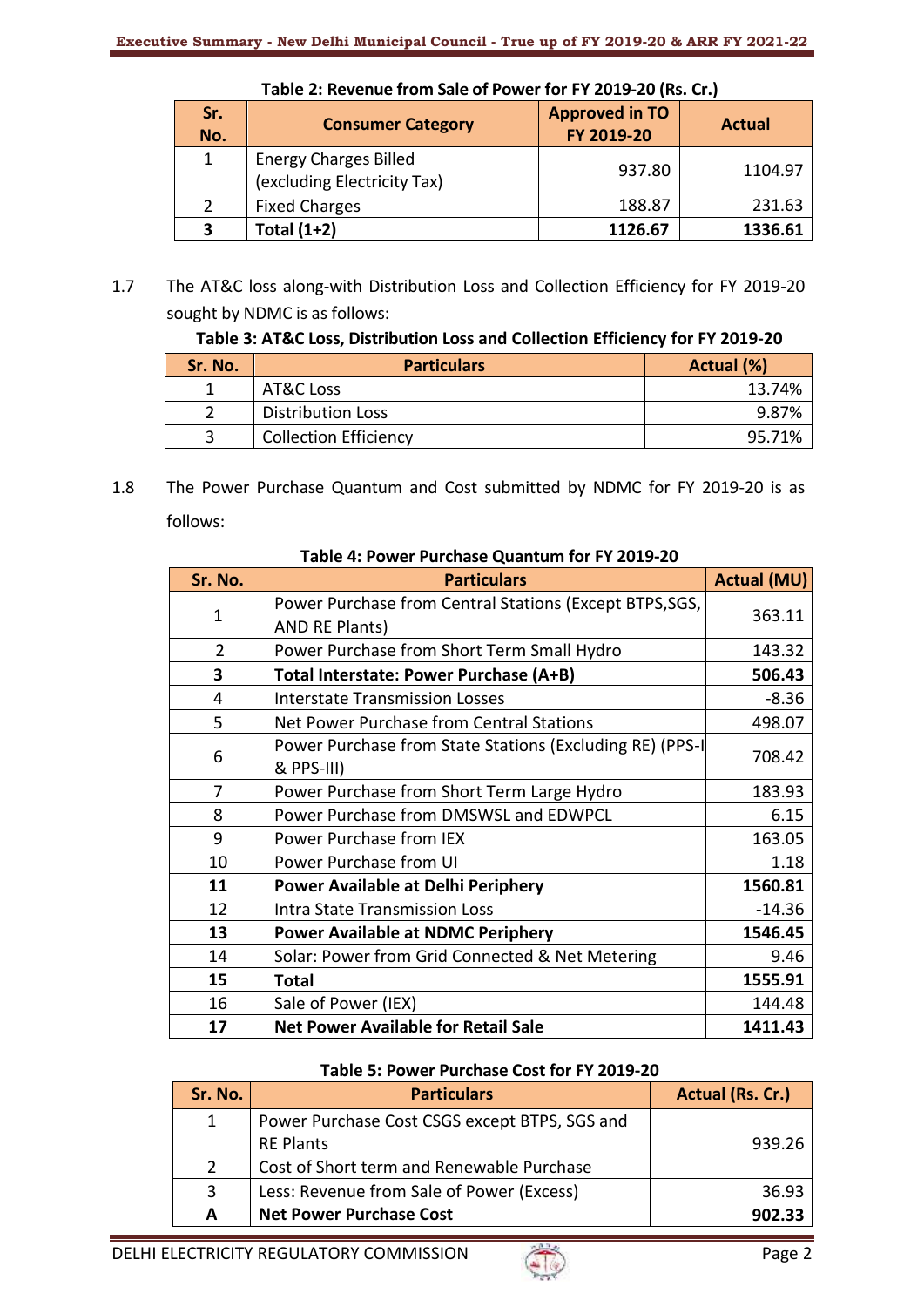| Sr. No. | <b>Particulars</b>                              | Actual (Rs. Cr.) |
|---------|-------------------------------------------------|------------------|
| 4       | <b>Interstate Transmission Charges</b>          | 45.12            |
| 5.      | Intrastate Transmission Charges including SLDC  | 38.28            |
| 6       | Cost towards renewable certificate purchase     | 0.00             |
| B       | Less: Rebate on Power Purchase and Transmission | 14.70            |
|         | <b>Total Power Purchase Cost for True-up</b>    | 971.03           |

1.9 The O&M Expenses as considered by NDMC during FY 2019-20 is as follows:

| Sr.<br>No. | <b>Particulars</b>            | <b>UoM</b> | <b>Network</b><br><b>Capacity</b><br>as on<br>31/03/2020 | <b>Amount</b><br>(Rs. Cr.) |
|------------|-------------------------------|------------|----------------------------------------------------------|----------------------------|
| 1          | 66 kV Line                    | ckt km     | 53.49                                                    | 1.967                      |
| 2          | 33 kV Line                    | ckt km     | 181.47                                                   | 6.674                      |
| 3          | 11kV Line                     | ckt km     | 1075.57                                                  | 10.336                     |
| 4          | LT Line system                | ckt km     | 5498.88                                                  | 317.066                    |
| 5.         | 66/11 kV Grid S/s             | <b>MVA</b> | 490                                                      | 5.067                      |
| 6          | 33/11 kV Grid S/s             | <b>MVA</b> | 1010.00                                                  | 10.443                     |
| 7          | 11/0.415 kV DT                | <b>MVA</b> | 845.21                                                   | 12.501                     |
| 8          | <b>Total O&amp;M Expenses</b> |            |                                                          | 364.054                    |

- 1.10 NDMC has considered the Non-Tariff Income for FY 2019-20 as Rs. 3.68 Cr. Further, NDMC has submitted that they are exempted from paying the Income Tax, therefore claim for such tax liabilities has not been proposed in the Petition.
- 1.11 The ARR claimed for True-up of FY 2019-20 is as follows:

| Table 7: Trued up ARR for FY 2019-20 as submitted by NDMC |
|-----------------------------------------------------------|
|-----------------------------------------------------------|

| Sr. No.        | <b>Description</b>                   | <b>Actual</b><br>(Rs. Cr.) |
|----------------|--------------------------------------|----------------------------|
| 1              | Net Power Purchase Cost              | 971.03                     |
| $\overline{2}$ | Net Operation & Maintenance (O&M)    | 364.05                     |
| 3              | Depreciation                         | 35.04                      |
| 4              | Return on Capital Employed           | 48.47                      |
| 5              | Income Tax                           | 0.00                       |
| 6              | Less: Non-Tariff Income              | $-3.68$                    |
|                | <b>Aggregate Revenue Requirement</b> | 1,414.92                   |

1.12 The Revenue Surplus/(Gap) for FY 2019-20 is as follows:

# **Table 8: Revenue (Gap) for FY 2019-20**

| Sr. No | <b>Particulars</b>            | Actual (Rs. Cr.) |
|--------|-------------------------------|------------------|
|        | ARR for FY 2019-20            | 1414.92          |
|        | Revenue Available Towards ARR | 1279.28          |
|        | <b>Revenue(Gap)/Surplus</b>   | (135.64)         |

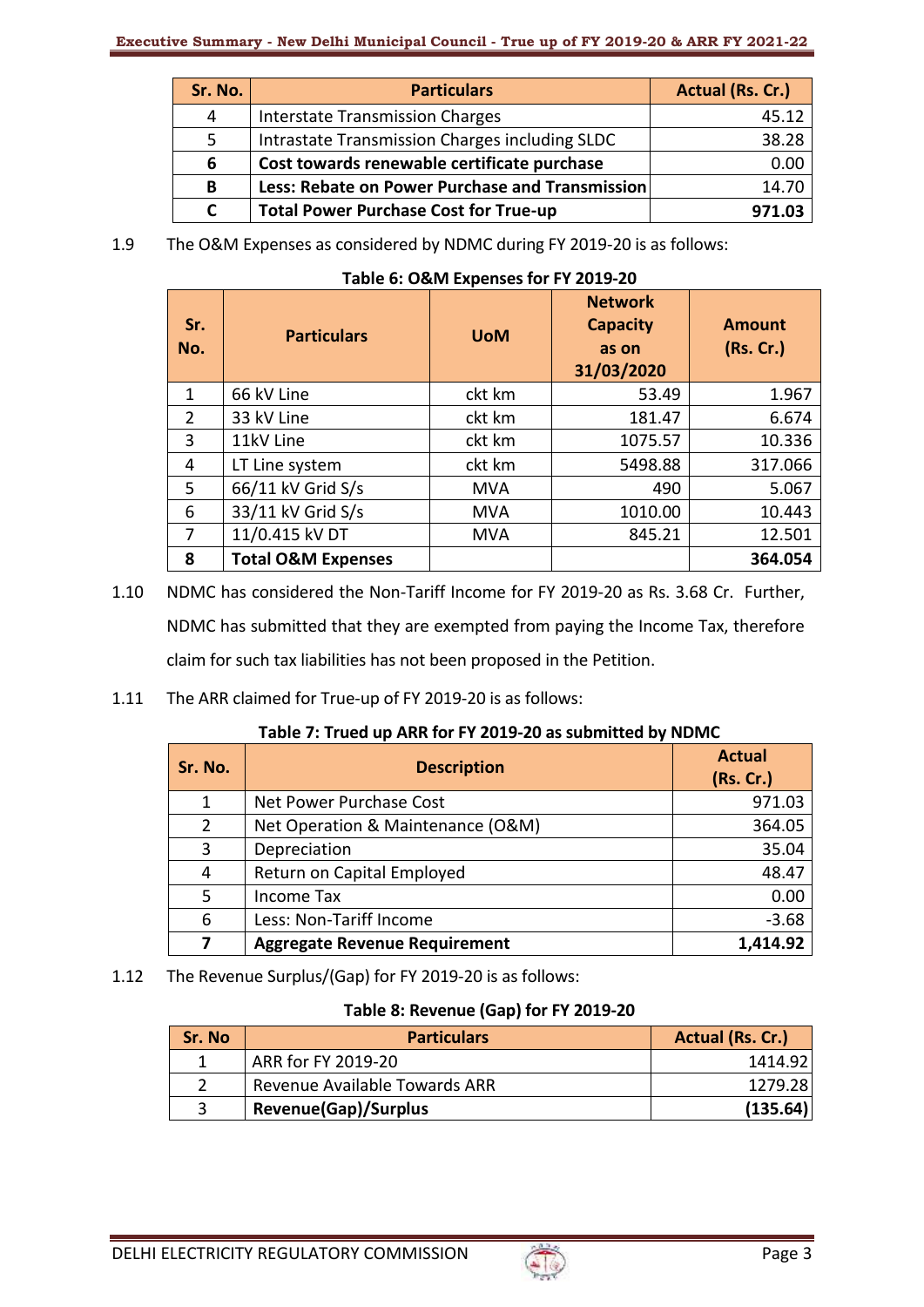## **C. AGGREGATE REVENUE REQUIREMENT FOR FY 2021-22**

1.13 The energy sales projected for FY 2021-22 are as follows:

#### **Table 9: Category-wise Energy Sales for FY 2021-22**

| Sr. No. | <b>Consumer Category</b>      | <b>Values (MU)</b> |
|---------|-------------------------------|--------------------|
|         | Domestic                      | 224.50             |
| 2       | Non-Domestic                  | 1070.05            |
| 3       | <b>Small Industrial Power</b> | 0.03               |
| 4       | <b>Public Lighting</b>        | 7.07               |
| 5.      | <b>DMRC</b>                   | 40.97              |
| 6       | Other                         | 14.57              |
|         | <b>Total</b>                  | 1357.19            |

1.14 The AT&C Loss, Distribution Loss & Collection Efficiency for FY 2021-22 are as follows:

# **Table 10: AT&C Loss, Distribution Loss & Collection Efficiency for FY 2021-22**

| Sr. No. | <b>Particulars</b>           | FY 2021-22 (%) |
|---------|------------------------------|----------------|
|         | <b>Distribution Loss</b>     | 9.50%          |
|         | <b>Collection Efficiency</b> | 99.50%         |
|         | AT&C losses                  |                |

1.15 The Energy Requirement for FY 2021-22 is as follows:

## **Table 11: Energy Requirement Projections for FY 2021-22**

| Sr. No.       | <b>Particulars</b>                                    | FY 2021-22 |
|---------------|-------------------------------------------------------|------------|
|               | Energy Sales (MU)                                     | 1357.19    |
| $\mathcal{P}$ | Distribution Loss (%)                                 | 9.50%      |
| 3             | Distribution Loss (MU)                                | 142.47     |
| 4             | <b>Energy Required at Distribution Periphery (MU)</b> | 1499.66    |

1.16 The Energy Balance and Power Purchase cost projection for FY 2021-22 is as follows:

#### **Table 12:Energy Balance Projections for FY 2021-22**

| Sr. No.        | <b>Particulars</b>                                  | <b>Values (MU)</b> |
|----------------|-----------------------------------------------------|--------------------|
| A              | <b>Energy Requirement</b>                           |                    |
| 1              | <b>Energy Sales</b>                                 | 1357.19            |
| $\overline{2}$ | Distribution Loss (%)                               | 9.50%              |
| 3              | Distribution Loss (MU)                              | 142.47             |
| 4              | <b>Energy Required at Distribution Periphery</b>    | 1499.66            |
| B              | <b>Energy Availability</b>                          |                    |
| 1              | Power Purchase from Hydro & Solar outside the State | 1057.00            |
| $\overline{2}$ | Less: Interstate Transmission Losses @ 2%           | 21.14              |
| 3              | Net Power Purchase from Central Stations            | 1035.86            |
| 4              | Power Purchase from within the State                | 708.42             |
| 5              | <b>DMSWSL and EDWPCL</b>                            | 6.15               |
| 6              | Power Purchase from Short Term Sources including ST | 0.00               |
|                | Renewable                                           |                    |
| 7              | <b>Gross Power Purchase Quantum</b>                 | 1750.43            |
| 8              | Less: Intra-State Transmission Loss @ 0.92%         | 16.10              |
| 9              | Net Power Available at NDMC Periphery               | 1,734.33           |

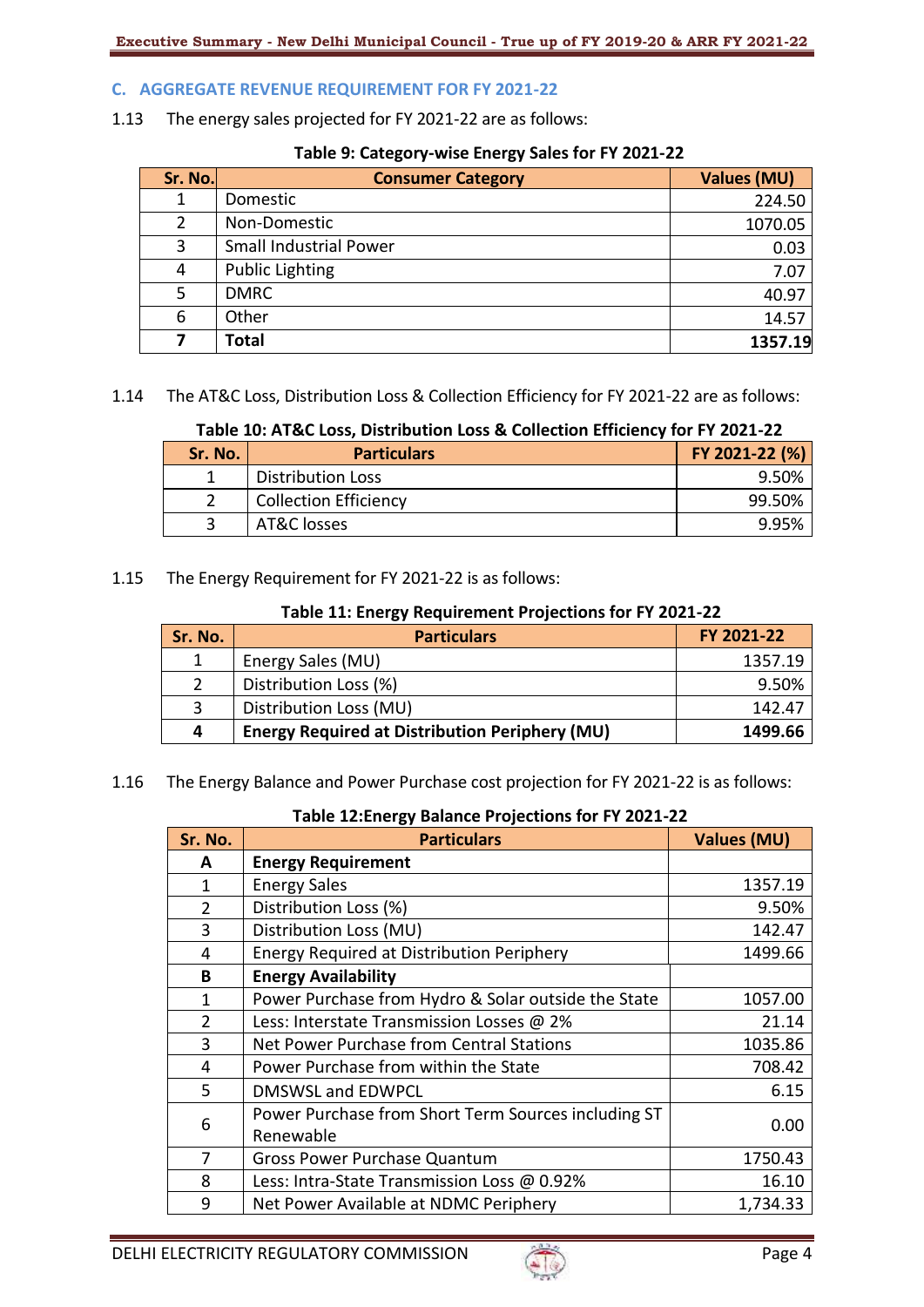| Sr. No. | <b>Particulars</b>                   | Values (MU) |
|---------|--------------------------------------|-------------|
| 10      | Sale of Surplus Power                | 234.67      |
| 11      | Net Power available for Retail Sales | 1,499.66    |

#### **Table 13: Power Purchase Cost for FY 2021-22**

| Sr. No.        | <b>Particulars</b>                                                        | Amount (Rs. Cr.) |
|----------------|---------------------------------------------------------------------------|------------------|
| 1              | Total Energy available from Stations outside Delhi                        | 355.35           |
| $\overline{2}$ | Inter-State Transmission Losses & Charges Net of<br><b>Special Rebate</b> | 50.00            |
| 3              | Energy available from Stations based in Delhi                             | 504.84           |
| 4              | <b>Energy Purchased from DMSWSL</b>                                       | 4.50             |
| 5              | Energy available at State Transmission Periphery                          | 914.70           |
| 6              | Intra-State Transmission Losses & Charges                                 | 50.00            |
| 7              | <b>Net Power Available</b>                                                | 964.70           |
| 8              | Less: Sale of Surplus Power                                               | 67.82            |
| 9              | Less: Power Purchase Rebate                                               | 9.68             |
| 10             | <b>Net Power Purchase Cost</b>                                            | 887.20           |

1.17 The O&M Expenses projected for FY 2021-22 is as follows:

## **Table 14: Projected O&M Expenses for FY 2021-22**

| Sr.<br>No.     | <b>Particulars</b>            | <b>UoM</b> | <b>Network</b><br><b>Capacity</b><br>as on<br>31/03/2022 | <b>Amount</b><br>(Rs. Cr.) |
|----------------|-------------------------------|------------|----------------------------------------------------------|----------------------------|
| $\mathbf{1}$   | 66 kV Line                    | ckt km     | 53.49                                                    | 1.71                       |
| $\overline{2}$ | 33 kV Line                    | ckt km     | 203.62                                                   | 6.51                       |
| 3              | 11kV Line                     | ckt km     | 1091.62                                                  | 10.60                      |
| 4              | LT Line system                | ckt km     | 5513.80                                                  | 420.15                     |
| 5              | 66/11 kV Grid S/s             | <b>MVA</b> | 610.00                                                   | 6.05                       |
| 6              | 33/11 kV Grid S/s             | <b>MVA</b> | 1065.10                                                  | 10.56                      |
| 7              | 11/0.415 kV DT                | <b>MVA</b> | 845.21                                                   | 13.07                      |
| 8              | <b>Total O&amp;M Expenses</b> |            |                                                          | 468.64                     |

# 1.18 The Non Tariff Income for FY 2021-22 is as follows:

# **Table 15: Projected Non-Tariff Income for FY 2021-22**

| <b>Non-Tariff Income</b> | FY 2021-22 (Rs. Cr.) |
|--------------------------|----------------------|
| 'otal                    |                      |

## 1.19 The projected ARR & Revenue Gap for FY 2021-22 is as follows:

## **Table 16: Projected ARR & Revenue Gap for FY 2021-22**

| Sr. No. | <b>Particulars</b>                                      | Amount (Rs. Cr.) |
|---------|---------------------------------------------------------|------------------|
| 1       | Cost of Power Purchase, including T&D Losses            | 887.20           |
| 2       | Inter-State Transmission charges                        |                  |
| 3       | Intra-state Transmission charges including SLDC charges | Included in 1    |
| 4       | Rebate on Timely Payments                               |                  |
| 5.      | Net Operation & Maintenance (O&M)                       | 468.64           |
| 6       | Depreciation                                            | 38.13            |
|         | Return on Capital Employed                              | 50.86            |